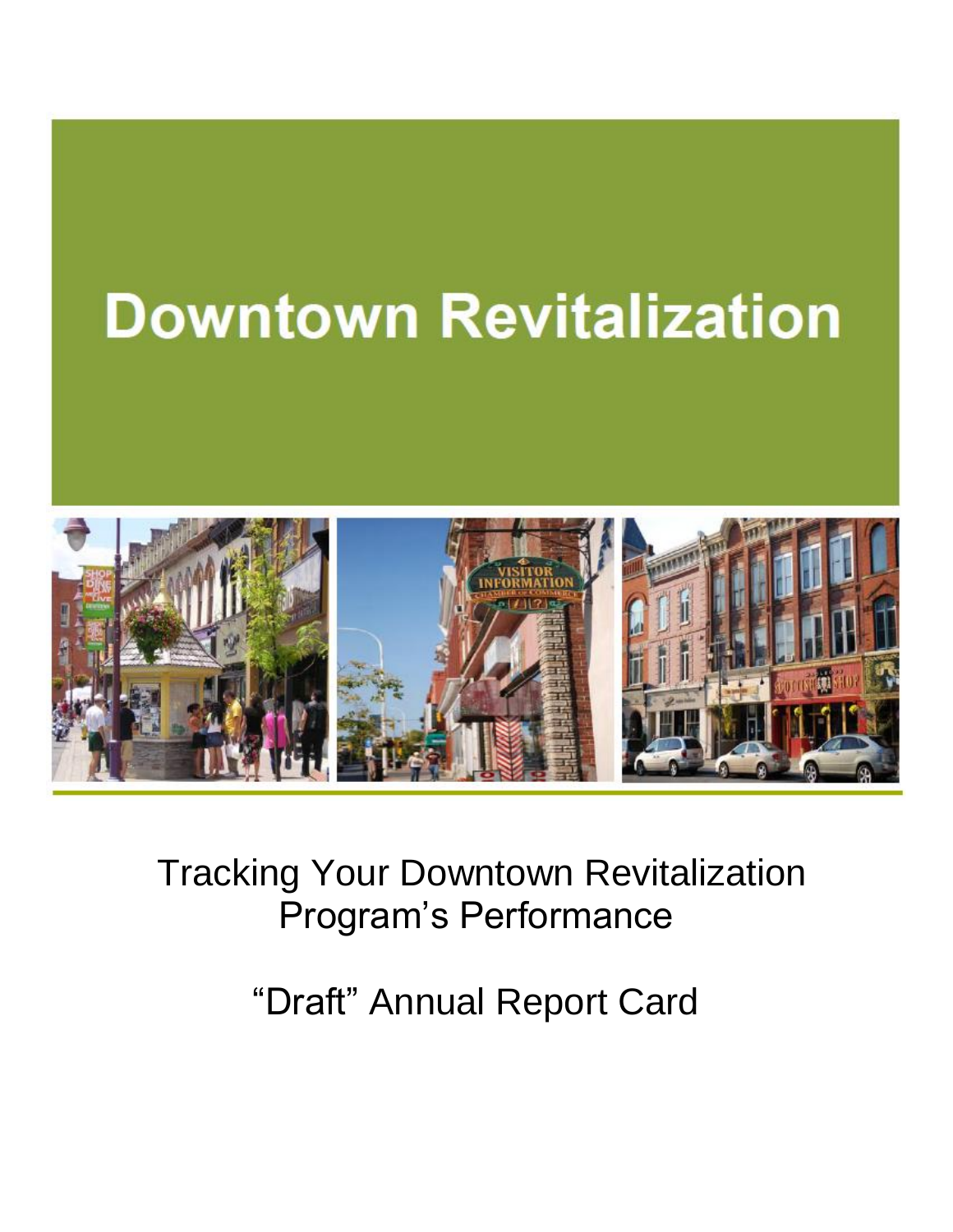| <b>Name of Community/Project:</b>                 |  |
|---------------------------------------------------|--|
| <b>Completed by:</b>                              |  |
| Date completed:                                   |  |
| Time frame:                                       |  |
| Number of businesses surveyed (if<br>applicable): |  |

#### **Purpose of the Survey:**

The goal of the Annual Report Card is to establish an understanding of the impacts that downtown revitalization activities have generated in communities over time. The data collected will help downtown revitalization groups to build an understanding of those impacts with their respective committee members, their municipality and key stakeholders.

There are many indicators to take into consideration when determining the success of a Downtown Revitalization process. As part of the broader Annual Report Card process OMAFRA asks you to respond to the questions included in this Report Card. However we encourage you to consider including additional indicators relative to your project in your annual reporting and monitoring activities, as outlined in the Downtown Revitalization program resources.

#### **Confidentiality:**

Your Annual Report Card data will be consolidated into a combined report that will be shared with other Downtown Revitalization projects and stakeholders. The specific details for your community will not be shared outside of the Ontario Ministry of Agriculture, Food and Rural Affairs.

#### **Questions:**

For further information or general questions, please contact your local Agricultural and Rural [Economic Development Advisor.](https://onregionalecdev.com/advisor-map/)

<sup>\*</sup> Denotes information that may be available from municipal building departments and building permit data

<sup>^</sup> Denotes data that may be available from municipal treasurers and/or finance departments, business improvement areas, or other downtown development and business organizations.

<sup>+</sup>Physical improvements defined as additions, alterations, signage, facades, and any other activities that would normally be collected as part of municipal permitting activities.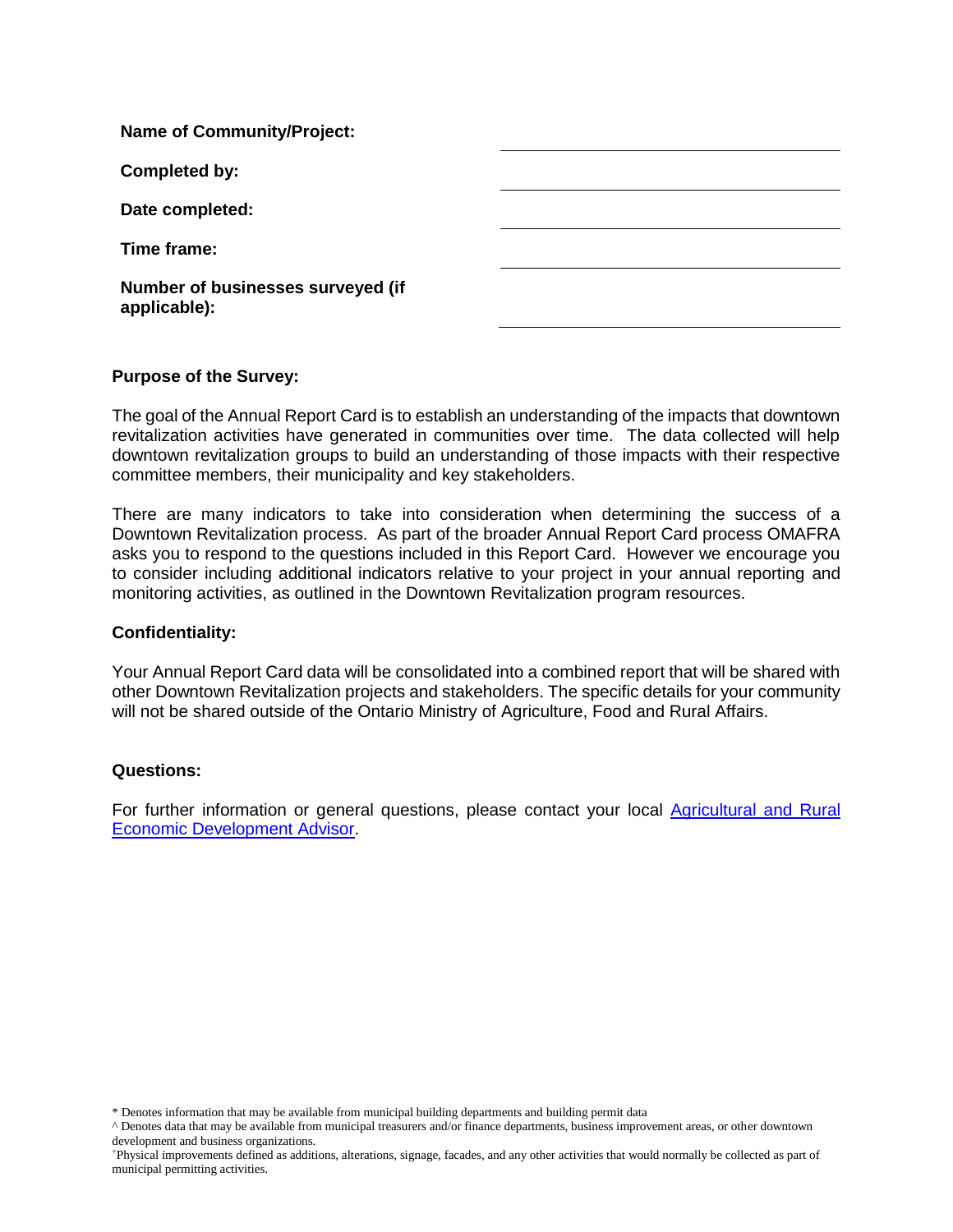### **Annual Downtown Revitalization Report Card**

## **Section One**

The following questions deal with more quantitative aspects of downtown revitalization initiatives, including employment, investment, and stakeholder engagement. It is expected that answers to these questions will generally emerge from annual monitoring activities of the organization, but data may also be sourced from more general areas as well (e.g. municipal building permit records, outreach to businesses/organizations).

1. Do you have a Community Improvement Plan focused on your downtown area?

☐ Yes ☐ No

2. a. How many people were employed in your downtown at Dec. 31, 2023?

Click here to enter text.

b. What was the net increase or decrease since Dec. 31, 2022?

Click here to enter text.

3. How many businesses were in the downtown at Dec. 31, 2023?

Click here to enter text.

- 4. What was the commercial (i.e. office and retail) vacancy in your downtown:
	- a. At Dec 31, 2022
		- i. Number of vacant units: Click here to enter text.
		- ii. Rate (% by number of vacant units): Click here to enter text.
	- b. At Dec 31, 2023
		- i. Number of vacant units: Click here to enter text.
		- ii. Rate (% by number of vacant units): Click here to enter text.
- 5. How many businesses expanded their square footage (i.e. added new commercial space) in 2023\*?

Click here to enter text.

| a. How much new commercial space was added in total*? |  |
|-------------------------------------------------------|--|
|-------------------------------------------------------|--|

| Click here to enter text. |  | Sq.Ft. | <b>OR</b> |  | Sq. M. |
|---------------------------|--|--------|-----------|--|--------|
|---------------------------|--|--------|-----------|--|--------|

<sup>\*</sup> Denotes information that may be available from municipal building departments and building permit data

<sup>^</sup> Denotes data that may be available from municipal treasurers and/or finance departments, business improvement areas, or other downtown development and business organizations.

<sup>+</sup>Physical improvements defined as additions, alterations, signage, facades, and any other activities that would normally be collected as part of municipal permitting activities.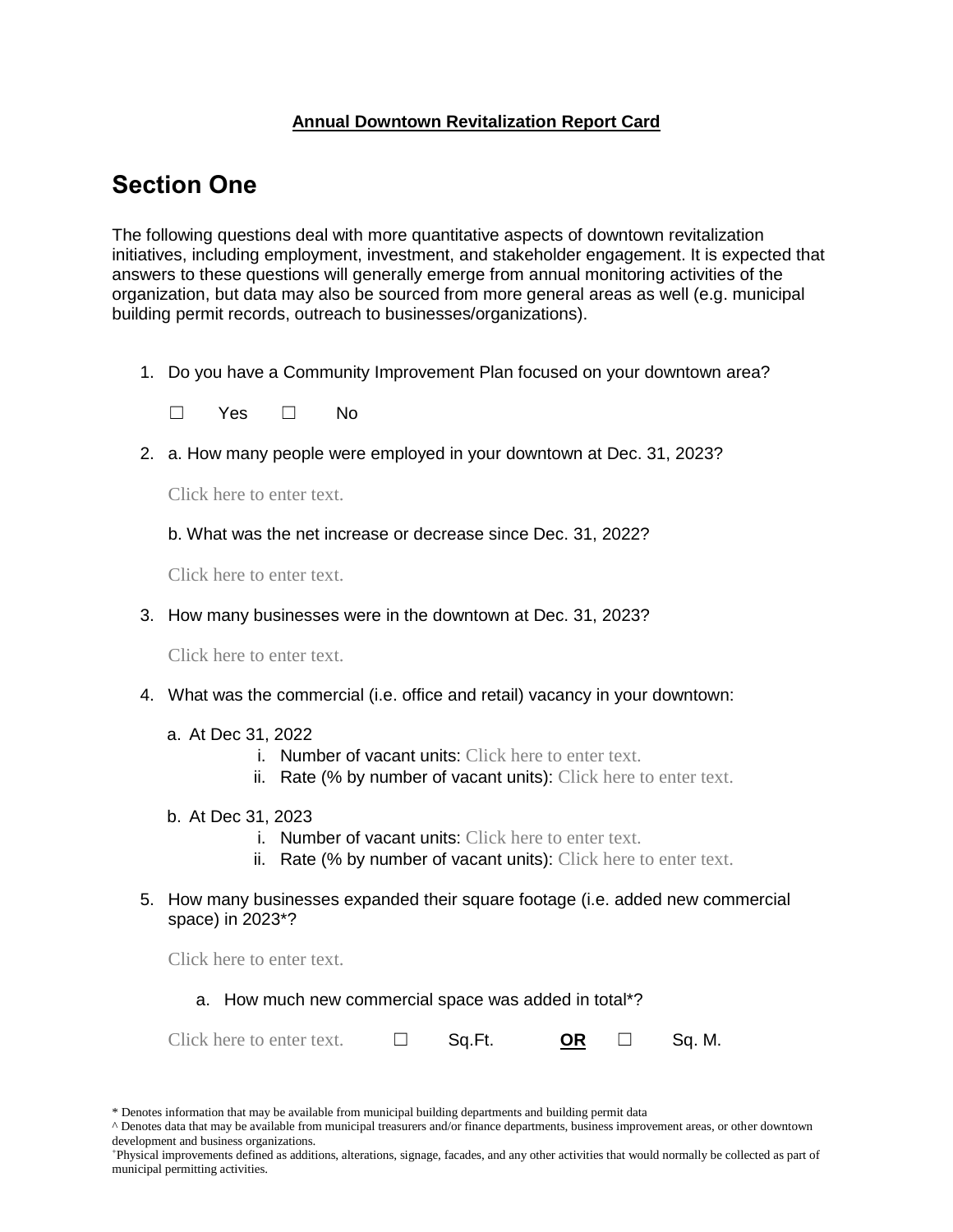- 6. Did you lose any commercial space (e.g. to demolition, conversion to non-commercial uses) in your downtown area in 2023?
	- ☐ Yes ☐ No
		- a. If yes, how much commercial space was lost in total\*?

Click here to enter text.  $\Box$  Sq.Ft. **OR**  $\Box$  Sq. M.

7. How many business units had physical improvements<sup>+</sup> made to them in 2018<sup>\*</sup>?

Click here to enter text.

- a. What were the approximate value of the improvements\*: \$ Click here to enter text.
- 8. What was the total assessed value of properties in the downtown area, by class, for 2023?
	- a. Residential: Click here to enter text.
	- b. Multi-Residential: Click here to enter text.
	- c. Commercial: Click here to enter text.
	- d. Office: Click here to enter text.
	- e. Other: Click here to enter text.
- 9. What is the total amount of public funds invested in downtown revitalization in 2023 from all public sources^?
	- **\$** Click here to enter text.
	- a. What was the total investment from the municipality in downtown revitalization initiatives (e.g. streetscaping, servicing, Community Improvement Plans, marketing and promotion)?

\$ Click here to enter text.

b. What other sources of public funding were used for downtown revitalization (e.g. CFDC, Provincial)?

Click here to enter text.

10. a. How many volunteers were engaged in downtown revitalization initiatives in 2023?

Click here to enter text.

b. How many organizations were engaged in downtown revitalization initiatives in 2023?

Click here to enter text.

<sup>\*</sup> Denotes information that may be available from municipal building departments and building permit data

<sup>^</sup> Denotes data that may be available from municipal treasurers and/or finance departments, business improvement areas, or other downtown development and business organizations.

<sup>+</sup>Physical improvements defined as additions, alterations, signage, facades, and any other activities that would normally be collected as part of municipal permitting activities.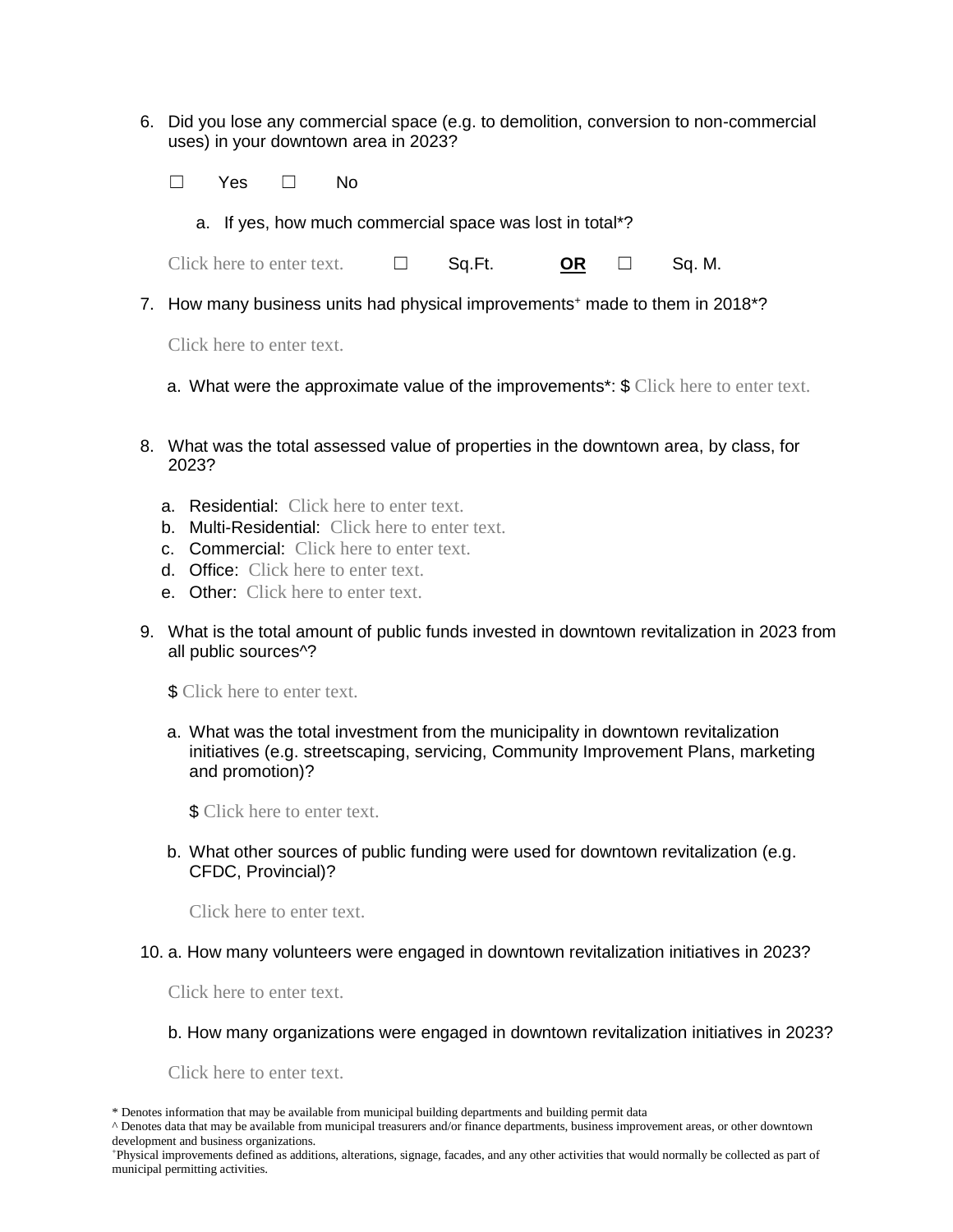## **Section Two**

•

The following questions deal with qualitative aspects of downtown revitalization initiatives, including opportunities and challenges in implementing the program, and illustration of intangible positive impacts and outcomes arising from the program.

1. What projects did you work on in 2023, and what have been the results of those projects?

The following projects were noted as priorities for 2023 in last year's report card:

2. What priority projects do you intend to undertake over the next year?

Click here to enter text.

3. Can you provide an example of how you have used the findings of the downtown revitalization planning process over the last year?

Click here to enter text.

4. Is there any specific achievement or success you have had based on downtown revitalization?

Click here to enter text.

5. Did you have any challenges and lessons learned over the previous year that you would like to share?

Click here to enter text.

6. What emerging trends, opportunities, or challenges do you see influencing your downtown revitalization activity over the next year?

Click here to enter text.

7. What strategies/activities are you pursuing to ensure the ongoing sustainability of your downtown revitalization initiative over the next year?

Click here to enter text.

8. Is there anything that you are presently working on in downtown revitalization that the ministry can assist with?

Click here to enter text.

9. What is the methodology that you used to collect data for Section 1 (e.g. purchase of census or custom data set, surveys, interviews)?

Click here to enter text.

\* Denotes information that may be available from municipal building departments and building permit data

<sup>^</sup> Denotes data that may be available from municipal treasurers and/or finance departments, business improvement areas, or other downtown development and business organizations.

<sup>+</sup>Physical improvements defined as additions, alterations, signage, facades, and any other activities that would normally be collected as part of municipal permitting activities.